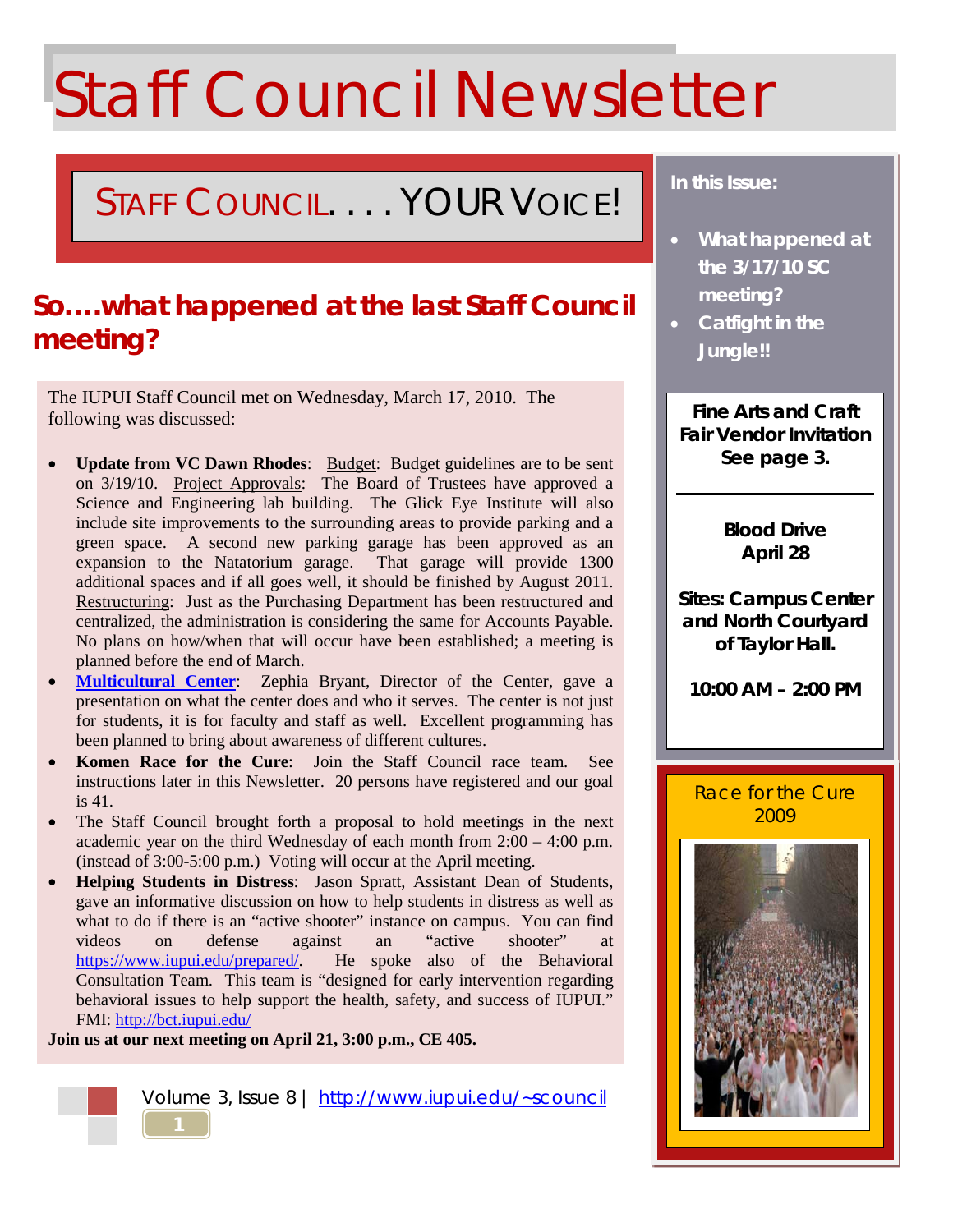

**IUPUI Jaguars vs Princeton Tigers** 



Volume 3, Issue 8 |<http://www.iupui.edu/~scouncil>

**2**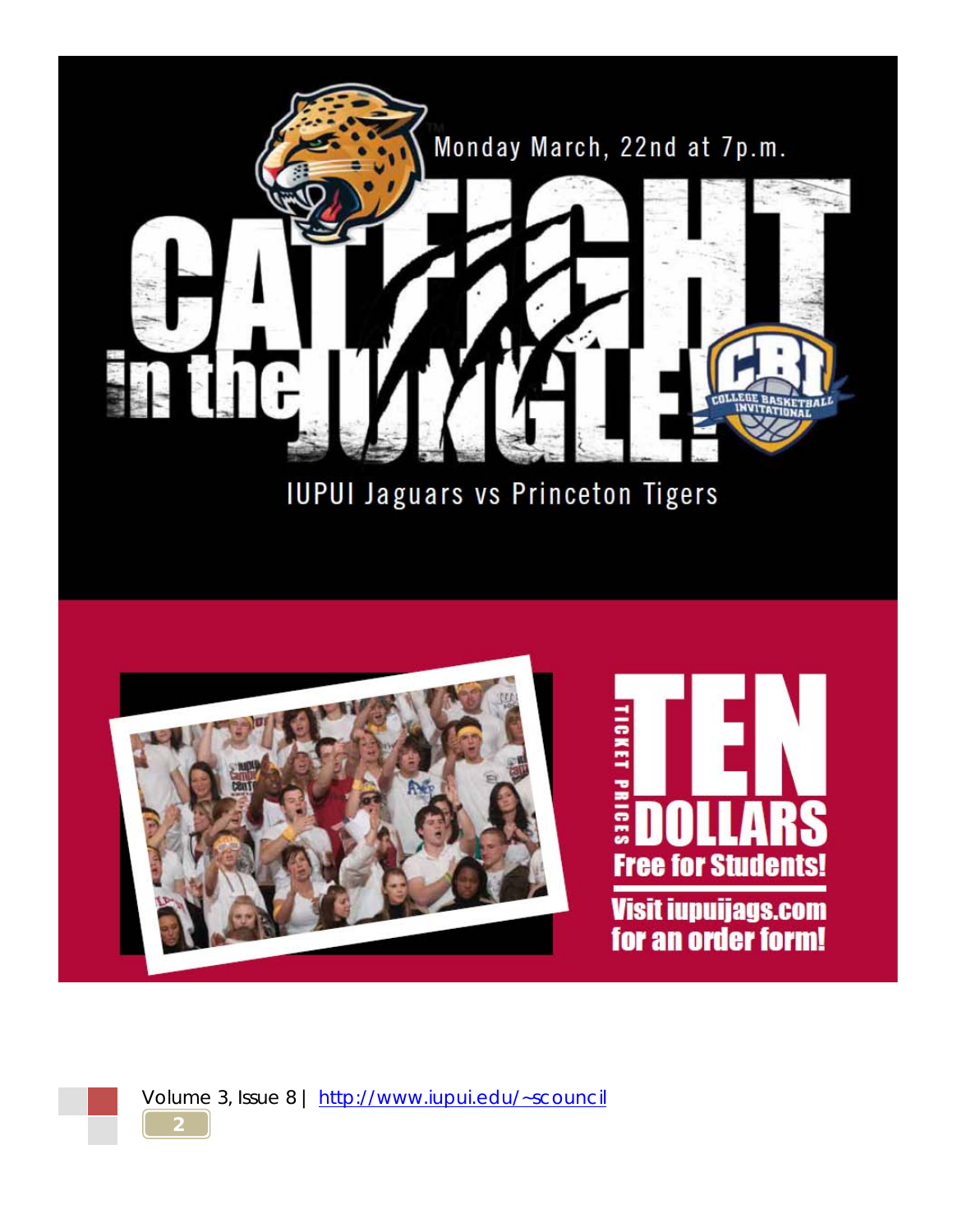



INDIANA UNIVERSITY-PURDUE UNIVERSITY **INDIANAPOLIS** 

#### Location: INDIANA UNIVERSITY-PURDUE UNIVERSITY INDIANAPOLIS

**Committee Members** 2010

Deanna L Hart - Co-Chair Teresa McCurry - Co-Cha Teresa Abney Donna Kent **Becky Cass** Erin Cassity **Beth Chaisson Gary Curto** Pat Gaines-Mills **Sue Herrell** Jan Smith Tonva L. Sheltor

**IUPUI Campus Center** 420 University Boulevard Indianapolis, IN 46202

Date: Saturday, October 30, 2010 10:00 a.m. to 4:00 p.m.

Booth Rental: 10' x 10' Space / \$60.00 booth fee \$5.00 per table rental No refunds given after August 1, 2010

Attached please find an application for IUPUI Staff Council's Annual Juried Fine Arts & Crafts Fair. All applications should include up to four pictures of your art or craft and will be judged by a committee of Staff Council members. We reserve the right to limit the number of booths in any particular craft category. Please remember to include an accurate description of your art or craft on the application. We are only accepting items which are hand-crafted by you. The sale of candles, potpourri, clothing, etc., that are not hand-made or not contained in a hand-crafted item are prohibited. Commercially made or mass-produced items for resale will not be allowed. If we find you have commercially made items, you will be asked to remove those items or tear down immediately and you will forfeit your booth fee. We also require that all tables be skirted or covered to the floor. Vendors will not be allowed to sell any homemade food items.

Please return the completed application, up to four (4) pictures of your art or craft to the name and address listed at the top of the application by April 20, 2010. Please do not send the booth fee with your application. If your application is accepted, you will receive a confirmation letter which will indicate the amount you owe for the reservation of a booth(s). Participation in the 2010 show does not constitute automatic participation in future shows.

Our fair will be advertised in area newspapers and at various businesses. A variety of food options will be available throughout the day in the Campus Center for the convenience of vendors and customers. Barnes & Noble Bookstore featuring Starbucks Coffee will be open beginning at 8:00 a.m. Parking will be available for vendors in the Vermont Street Garage. Visitor passes will be provided for your parking needs, 1 pass per vendor for Friday evening set-up and all day Saturday. IUPUI Staff Council reserves the right to make necessary changes without prior notification. More information about the Campus Center can be found on-line at: http://www.iupui.edu/~sldweb/campus-center

All proceeds from booth rental will go towards IUPUI scholarships and university projects.

If you have any questions, please contact Beth Chaisson at echaisso@iupui.edu or 317-274-4716.

"The Trustees of Indiana University, IUPUI and the IUPUI Staff Council are not responsible for any items left unattended."

#### **VENDOR APPLICATION CAN BE FOUND HERE:** http://www.jupuj.edu/~scouncil/documents/craftfair vendor invitation 2010.pdf



Volume 3, Issue 8 | http://www.iupui.edu/~scouncil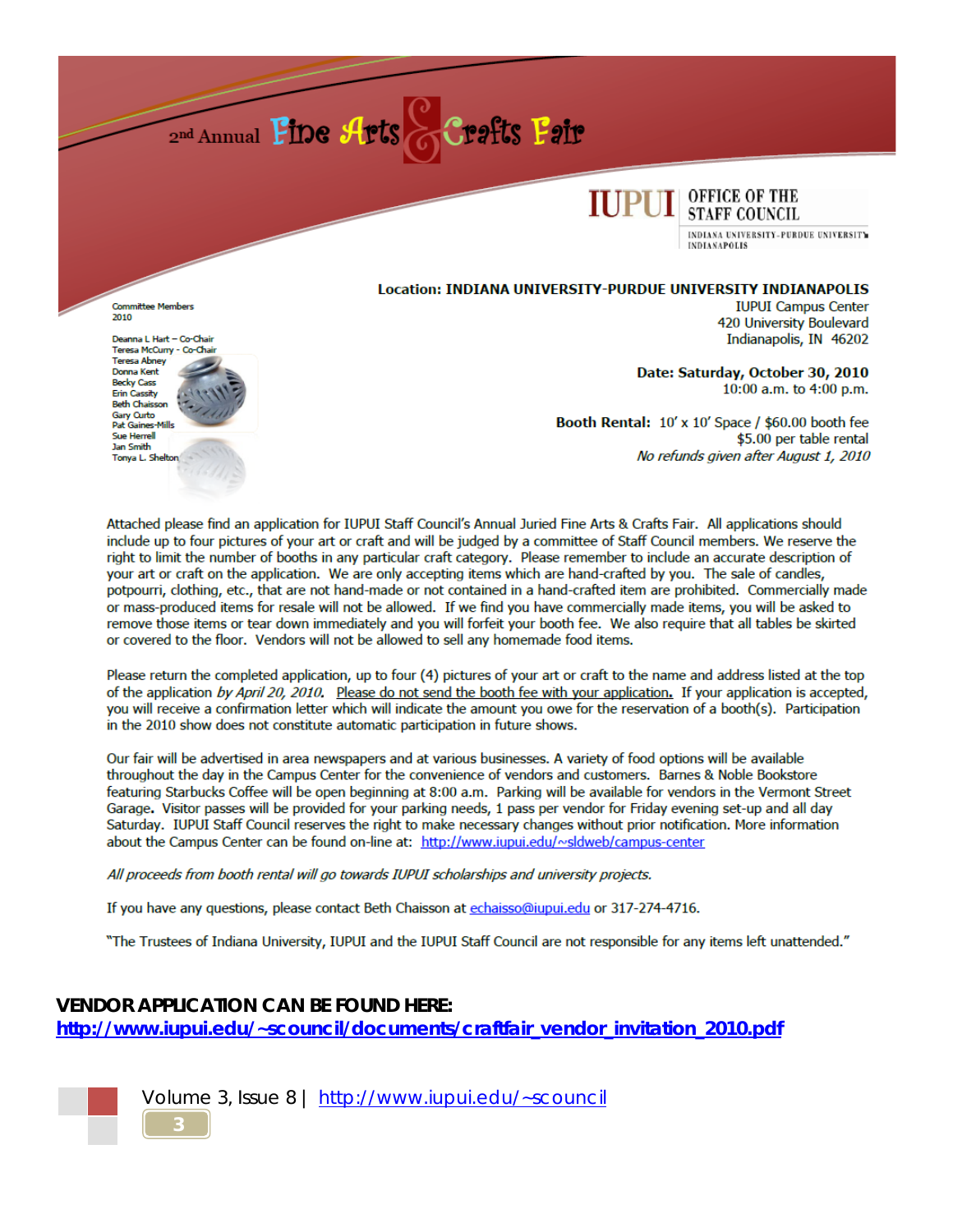

**[Creating a Culture of Academic Excellence](http://www.iupui.edu/~scouncil/documents/newsletters/volume3/presidential_series_april_2010.pdf)**: Free presentation by Freeman Hrabowski, UMBC President

**9th [Annual Indiana Conference on Cultural Competency for Behavioral Healthcare](http://www.iupui.edu/~scouncil/documents/newsletters/volume3/presidential_series_april_2010.pdf)**:

Presentation by David Satcher, Director of Satcher Health Leadership Institute; Registration and \$95 fee.



Dear Colleagues,

You may know that one in eight women will be stricken with breast cancer in her lifetime. What you may not know is that you can help these women and thousands of others in the fight against breast cancer.

On April 17, 2010, we will be participating in the Komen Indianapolis Race for the Cure with a great team of dedicated people. Join the fight by registering as part of our team or by supporting our efforts with a pledge contribution. The money raised through the Race will fund vital education, screening and treatment programs for underserved women in our own community and support the national search for a cure.

Each IUPUI Team member will receive a tee-shirt from the Race for the Cure and will also receive an IUPUI Team Jaguars tee-shirt.

If you would like to join us, please register by **Friday, March 29, 2010.** (Please note: All participants must register online. Also, we are not able to accept late registrations.)

We need your support! Every step counts!

Thank you for helping us make an impact!

**[Click here to view the IUPUI Staff Council Team Page!](http://race.komenindy.org/site/TR/Race/General?pg=team&fr_id=1070&team_id=36670)**

Thank you,

Ali Godby-Scwab, Co-Captain and Patti Holt, Co-Captain

Volume 3, Issue 8 |<http://www.iupui.edu/~scouncil>